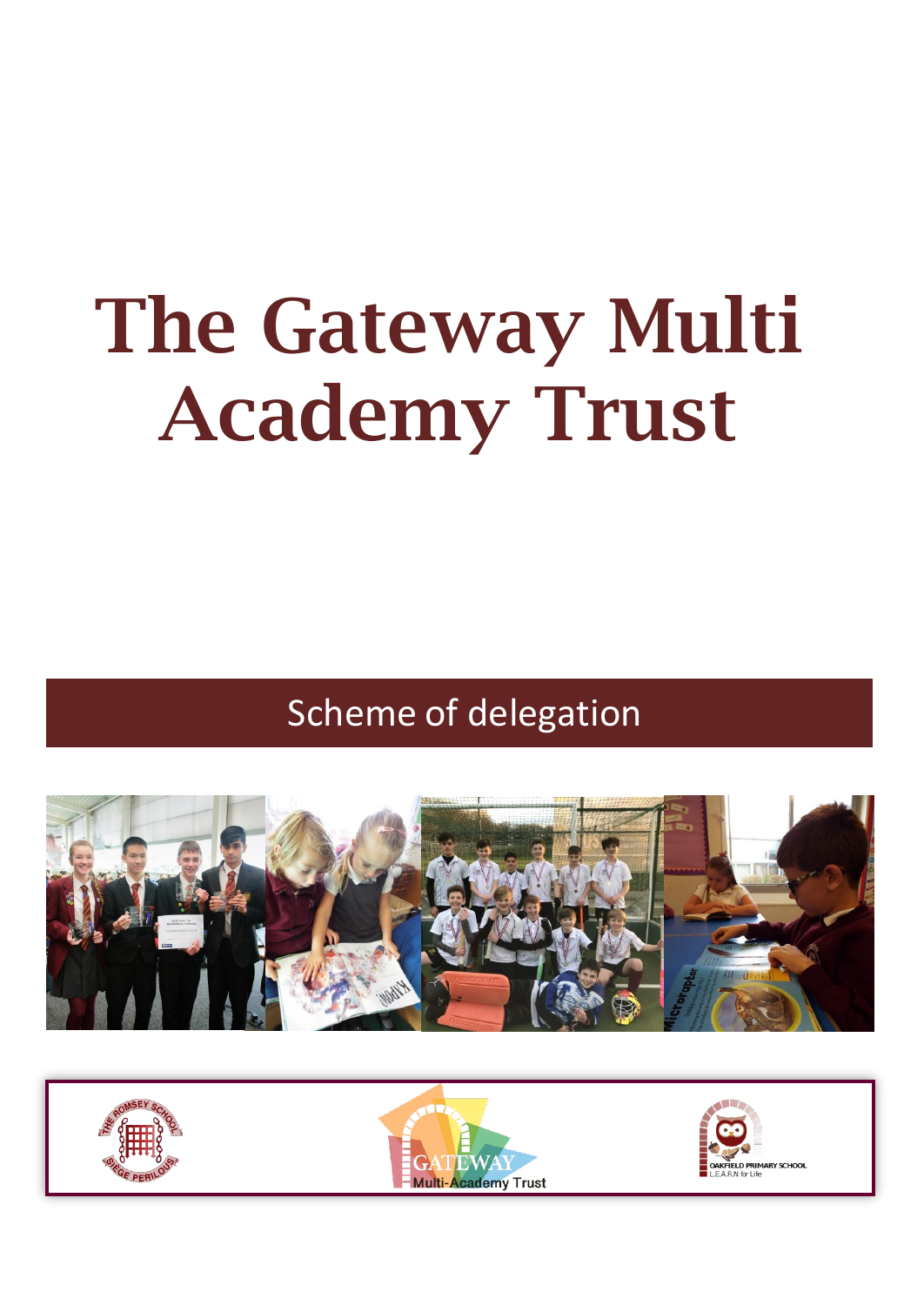# The Gateway Multi Academy Trust Scheme of Delegation

#### Introduction

Whilst the Gateway Multi Academy Trust (GMAT) board of trustees is accountable in law for all decisions about its academies, this does not mean that the board is required to make all the decisions itself. Many decisions can and should be delegated including to the EL, board committees and local governing bodies. The decision to delegate a function is made by the full board of trustees and is recorded formally in their minutes. Without such formal delegation, the individual or committee has no power to act.

#### The purpose of scheme of delegation

A scheme of delegation (SoD) is the key document defining which functions have been delegated and to whom. It should be a simple yet systematic way of ensuring members, trustees, committees (including local governing bodies), executive leadership and academy/school Headteachers are clear about who has responsibility for making which decisionsin the trust. This overarching SoD covering all decision making in the trust should not be confused with the written scheme of delegation of financial powers referred to in the Academies Financial Handbook.

The aim of the SoD from GMAT is to prevent confusion and misunderstanding arising which could lead to a loss of trust and damaged working relationships. The scheme must be fit for purpose which means it will demonstrate clearly the lines of accountability. In addition we do not wish to overlap duties and tasks leading to confusion and duplication so this scheme is a way of everyone understanding their responsibilities and accountabilities.

#### Review and adapt

As GMAT matures and grows the workings of the SoD will be reviewed, with revisions made as the context changes, if necessary each year. This is not a failure, but recognition of the need to be responsive to changing circumstances and to adapt accordingly. It is, however, important to ensure that all involved in governance are made aware of any changes and what these mean in practice.

#### Our Scheme aims to be effective by undertaking the following:

- **E** Ensure the executive leadership is clear about which decisions the trust board remain in control of
- **E** Ensure that the role of the executive leadership is fully understood throughout GMAT
- **Promote a culture of honesty and accountability**
- **If all identify responsibility for the appointment and performance management of the EL/executive** Headteacher and academy Headteachers
- **If Identify responsibility for policy and practice in each academy**
- **If all identify responsibility for oversight of each academy's budget**
- **If Identify responsibility for assessment of risk in each academy**
- **If Identify responsibility for oversight of educational performance in each academy**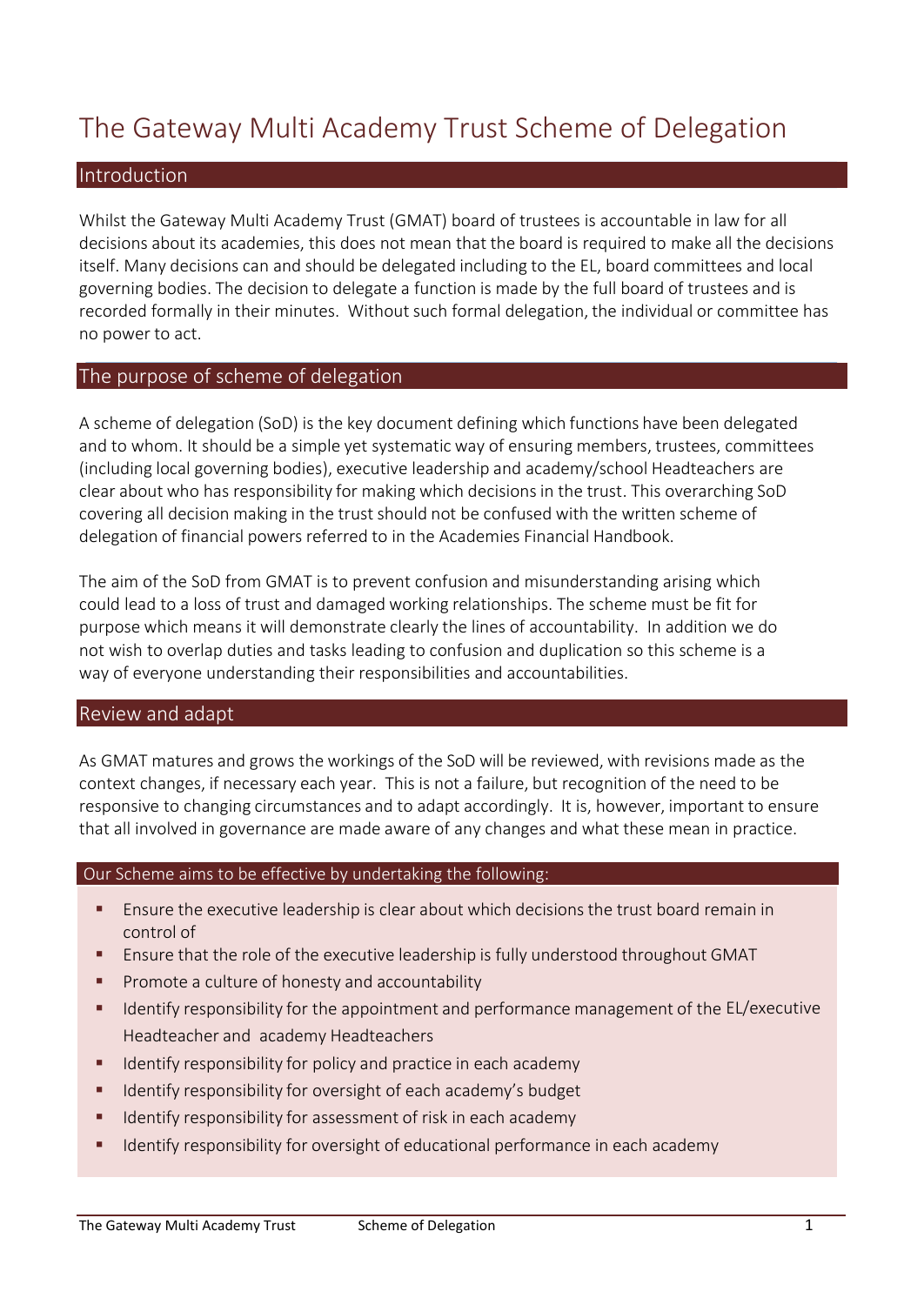

Meet 2xAutumn, 2xSpring, 1xSummer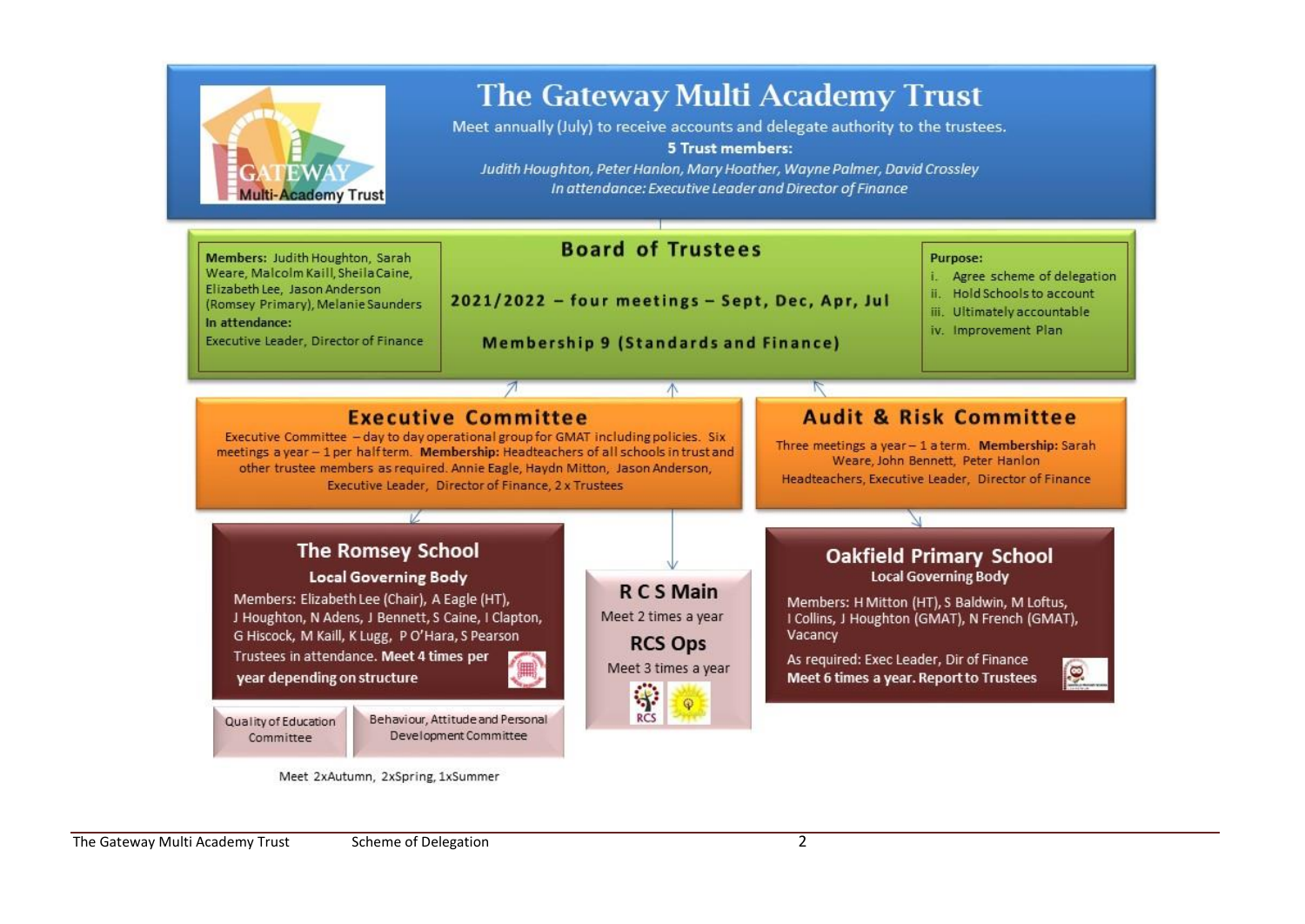#### Governance structure and lines of accountability

The board of trustees of GMAT delegate responsibility for delivery of the vision and strategy to the lead professional namely Executive Leader (EL). The GMAT board will hold the EL to account for the performance of the trust, including the performance of the academies within the trust. The EL in turn holds other senior executives to account by line managing them. While the GMAT board cannot ever delegate its accountability, it can and must delegate some of the detailed scrutiny, oversight and decision making.

In this scheme of delegation (SoD) the trust board delegates responsibility for the performance of the trust, including the performance of the academies within the trust, to the Executive Leader (EL). However, some responsibilities concerning the performance of each academy are delegated to a local governing body (LGB) as outlined below. These responsibilities may include monitoring whether the school is working within the agreed policies, whether standards are being met, and if the money is being well spent. The LGB will use its detailed knowledge and engagement with stakeholders to ensure that their school is being well served by the executive leadership, and as a board committee has direct access to the board if there are concerns.

This means that as the EL is accountable to the board for the performance of the trust as a whole, the EL will report to the board on the performance of the trust including on the performance of the trust's schools, although this may be supplemented by monitoring reports from the LGBs.

The EL is performance managed by the trust board. The EL performance manages the academy Headteachers but will seek input from the respective LGB chair.

#### Roles and responsibilities (in line with DfE recommendations)

#### The role of the members

The members of the GMAT trust have a different status to trustees. Originally, they will have been the signatories to the memorandum of association and will have agreed the trust's first articles of association (a document which outlines the governance structure and how the trust will operate). The articles of association will also describe how members are recruited and replaced, and how many of the trustees the members can appoint to the trust board. The members appoint trustees to ensure that the trust's charitable object is carried out and so must be able to remove trustees if they fail to fulfil this responsibility. Accordingly, the trust board submits an annual report on the performance of the trust to the members. Members are also responsible for approving any amendments made to the trust's articles of association.

While members are permitted to be appointed as trustees, in order to retain a degree of separation of powers between the members and the trust board, and in line with DfE expectations, not all members should be trustees. The DfE has amended the model articles to state that members are not permitted to be employees of the academy trust. Members will include:

- **EXEC** Chair of Board of Trustees
- Chair of Trustees finance and audit committee
- External professional with financial experience
- **External appointment with educational experience, possibly Ofsted trained**
- **External Business partner**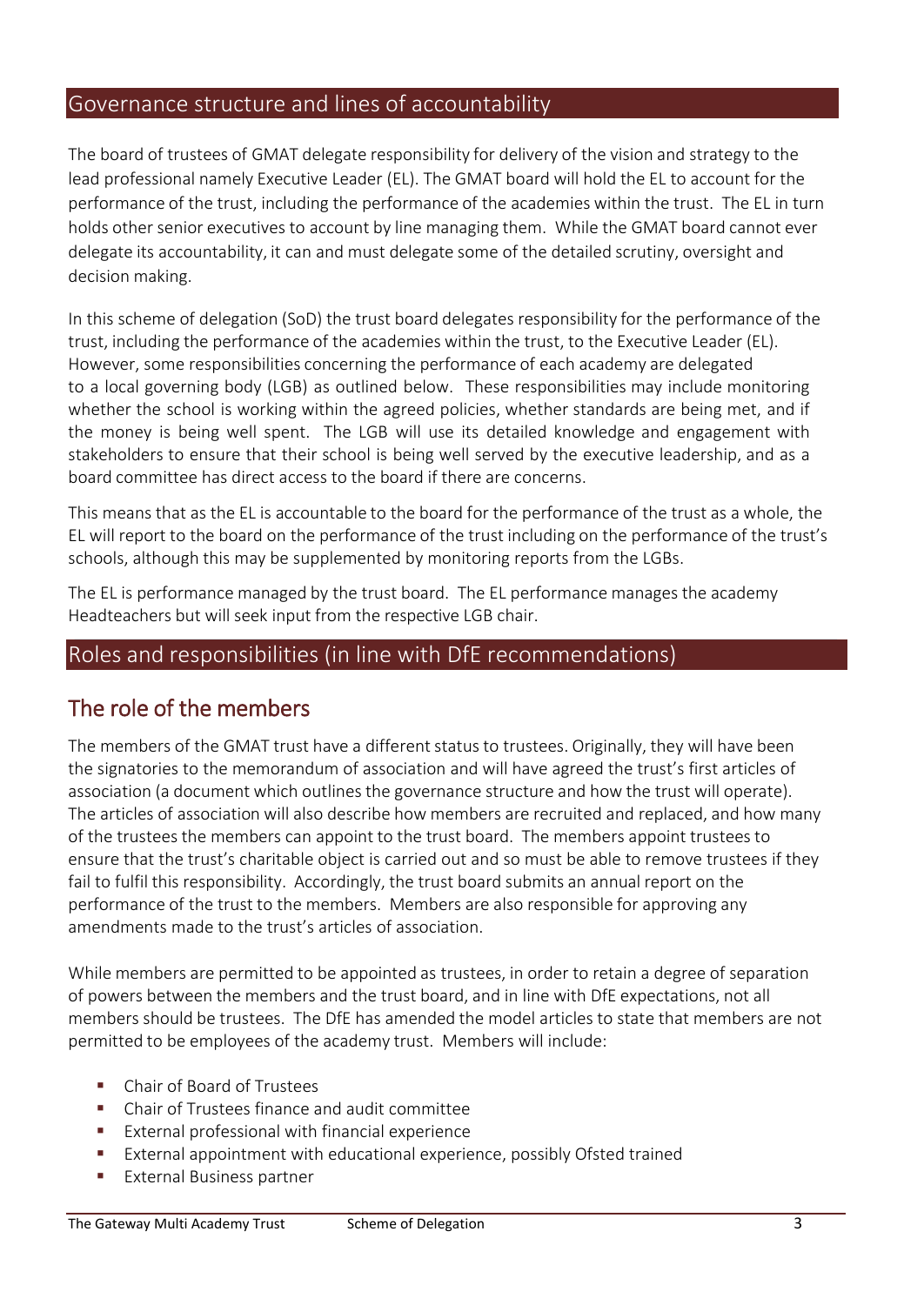# The role of the trustees

The trustees are the charity trustees (within the terms of section 177(1) of the Charities Act 2011) and are responsible for the general control and management of the administration of the trust in accordance with the provisions set out in the memorandum and articles of association. The board of trustees is the accountable body for the performance of all schools within the trust and as such must:

- 1. Ensure clarity of vision, ethos and strategic direction
- 2. Hold the executive to account for the educational performance of the schools and their pupils, and the performance management of staff
- 3. Oversee the financial performance of the trust and make sure its money is well spent

Because trustees are bound by both charity and company law, the terms 'trustees' and 'directors' are often used interchangeably. We use the term trustee as it avoids the possible confusion caused when executive leaders are called directors but are not company directors and trustees.

Members will include:

- **Chair**
- **EL In attendance**
- $\blacksquare$  4 members from LGB's in the trust
- Leading external Educational professional/consultant
- **Local Headteacher not part of the trust**

The trust board is permitted to exercise all the powers of the academy trust. The trust board will delegate to the Executive Leader responsibility for the day to day operations of the trust. The trustees can determine whether to delegate any governance functions. The GMAT trust has the right to review and adapt its governance structure at any time which includes removing delegation.

The trustees may establish committees either with delegated authority to make decisions or for the purpose of providing advice and support, informing the overall work of the trust board. However these committees are not legally responsible or accountable for statutory functions – the trust board retains overall accountability and responsibility. The responsibilities of local governing bodies (LGB) are set out in their terms of reference; the responsibilities for school governing bodies are set out in the scheme of delegation. The trust board may appoint LGB members and LGB chairs.

## The role of the local governing body (LGB)

The trust board will establish LGB's, appoint the chair, ensure two parents are elected and will determine what will be delegated. Typically, responsibilities may include:

- Building an understanding of how the school is led and managed
- Monitoring whether the school is:
	- o Working within agreed policies
	- o Is meeting the agreed targets
	- o Managing its finances well
- Engaging with stakeholders,
- Reporting to the board in all matters including community provision if applicable

As a committee of the board, delegation can be removed at any time.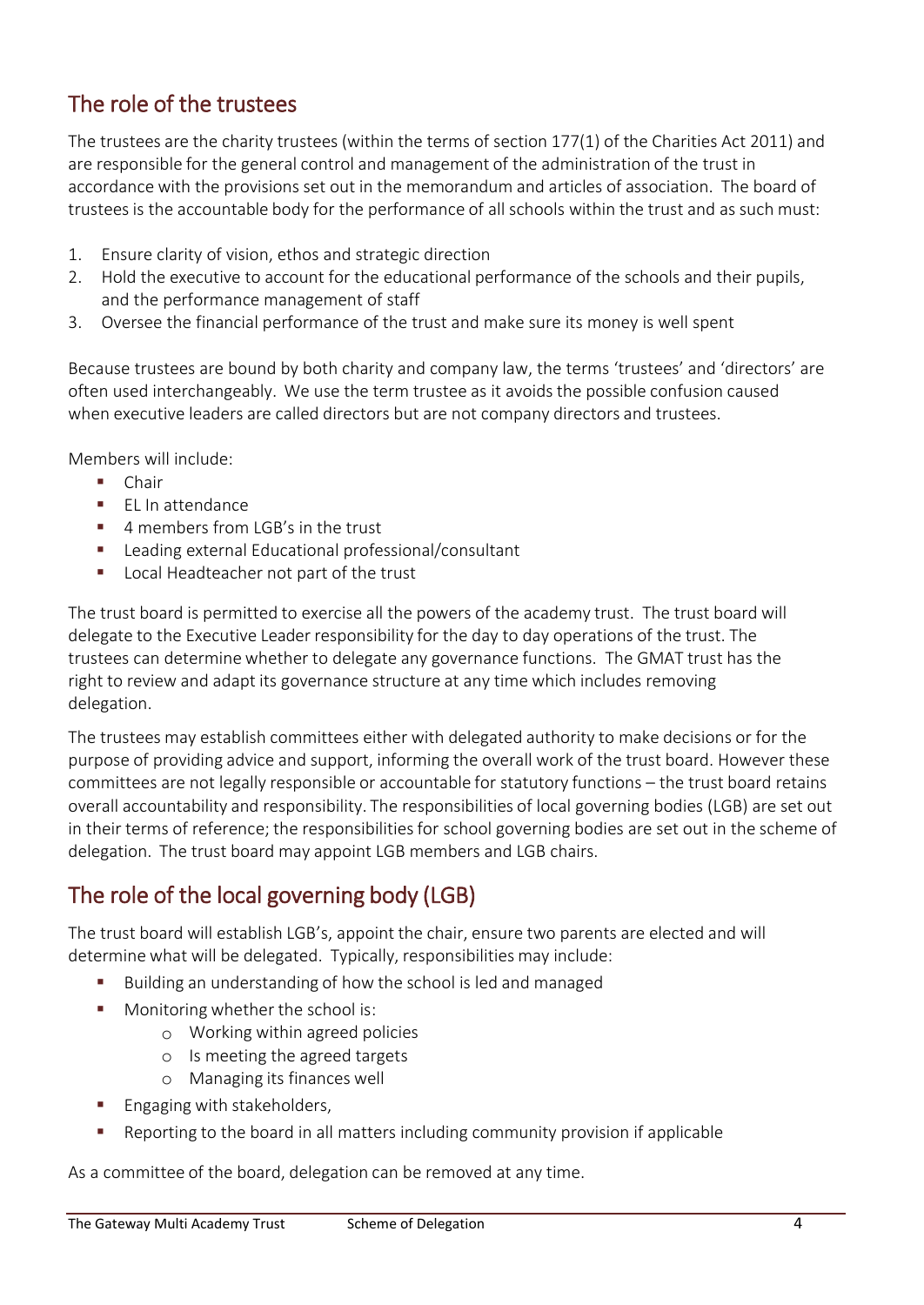# The role of the Executive Leader (EL)

The EL has the delegated responsibility for the operation of the GMAT including the performance of the trust's academies and so the EL performance manages the Academy Headteachers. As there is delegation to a local governing body (LGB) this is usually with the LGB chair alongside.

The EL is the accounting officer so has overall responsibility for the operation of the academy trust's financial responsibilities and must ensure that the organisation is run with financial effectiveness and stability; avoiding waste and securing value for money. The EL leads the executive management team of the academy trust. The EL will delegate executive management functions to the executive management team and is accountable to the trust board for the performance of the executive management team.

### The role of the Academy Headteacher

The Academy Headteacher is responsible for the day to day management of the academy and is managed by the Executive Leader or Executive Headteacher but reports to the LGB on matters which have been delegated to the LGB.

| Key                                                                      |
|--------------------------------------------------------------------------|
| Level 1: Members                                                         |
| Level 2: Board of trustees of the multi academy trust                    |
| Level 3: Executive Leader                                                |
| Level 4: Local governing body (LGB)                                      |
| Level 5: Academy Headteacher                                             |
| Blue box<br>Function cannot be legally carried out at this level         |
| Action to be undertaken at this level                                    |
| Action to be undertaken at this level                                    |
| Provide advice and support to those accountable for decision making<br>A |
| Direction of advice and support                                          |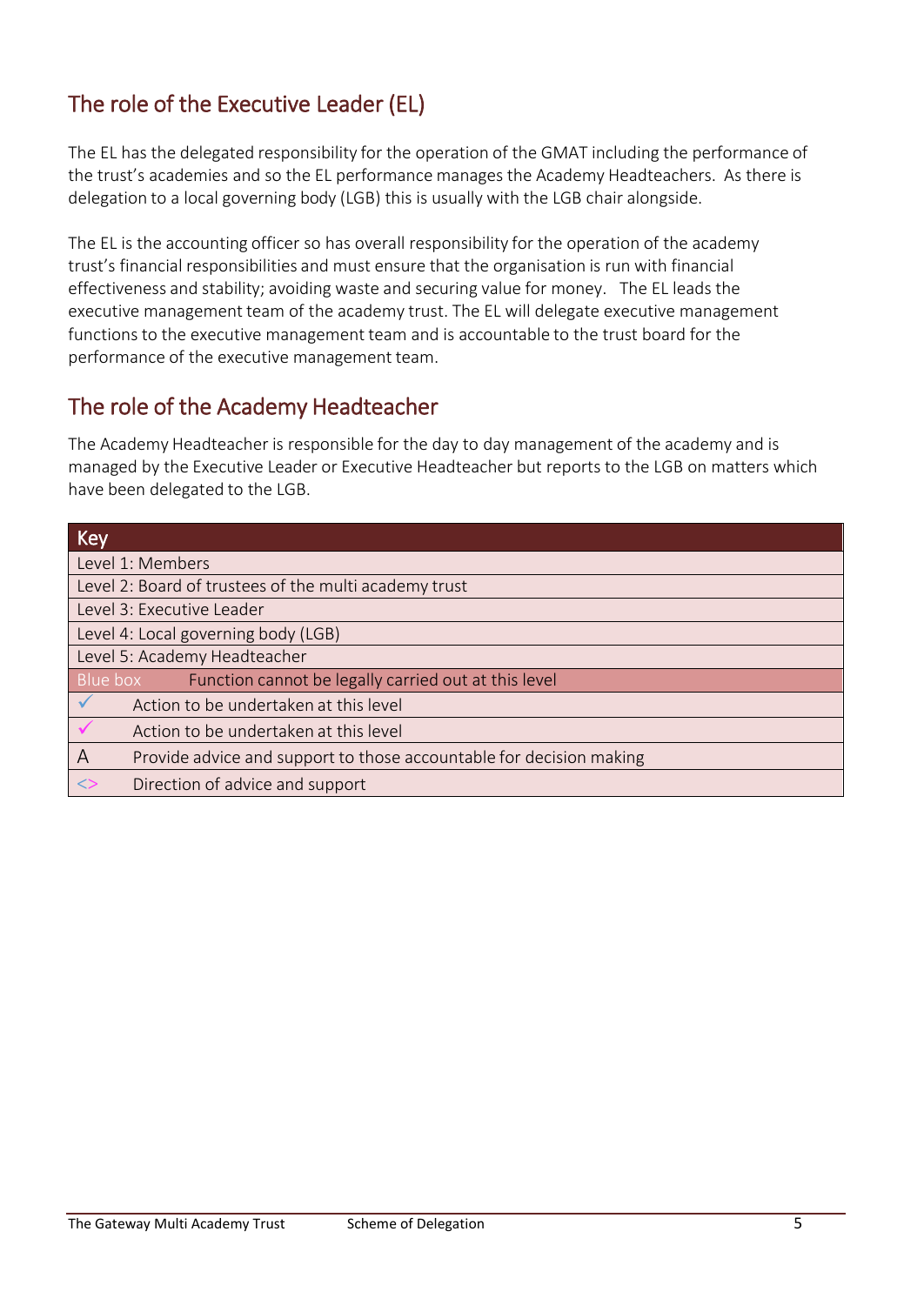| Area                             |                                                                                                                            |                | Delegation                   |           |              |                |  |
|----------------------------------|----------------------------------------------------------------------------------------------------------------------------|----------------|------------------------------|-----------|--------------|----------------|--|
|                                  | <b>Decision</b>                                                                                                            | <b>Members</b> | <b>Trust</b><br><b>Board</b> | <b>EL</b> | <b>LGB</b>   | Academy<br>HT  |  |
|                                  | Governance framework                                                                                                       |                |                              |           |              |                |  |
|                                  | Members: Appoint/Remove                                                                                                    | $\checkmark$   |                              |           |              |                |  |
|                                  | Trustees: Appoint/Remove                                                                                                   | $\checkmark$   |                              |           |              |                |  |
|                                  | Role descriptions for members                                                                                              | $\checkmark$   |                              |           |              |                |  |
|                                  | Role descriptions for trustees/chair/specific roles/committee members:<br>agree                                            |                | $\checkmark$                 | $<$ A     |              |                |  |
|                                  | Parent trustee/committee member: elected                                                                                   |                | $\checkmark$                 |           | $\checkmark$ |                |  |
|                                  | Trust Committee chairs: appoint and remove                                                                                 |                | $\checkmark$                 | $<$ A     | $<$ A        |                |  |
| People                           | LGB Committee chairs: appoint and remove                                                                                   |                | $\checkmark$                 | $<$ A     | $\checkmark$ |                |  |
|                                  | LGB chairs: appoint and remove                                                                                             |                | $\checkmark$                 | $\leq$ A  | $\checkmark$ |                |  |
|                                  | Executive Leader: Appoint and dismiss                                                                                      |                | $\checkmark$                 |           |              |                |  |
|                                  | Academy Headteacher: Appoint and dismiss                                                                                   |                | $\checkmark$                 | $<$ A     |              |                |  |
|                                  | Trust Finance Director and RCS Director                                                                                    |                | $\checkmark$                 |           |              |                |  |
|                                  | Clerk to board: appoint and remove                                                                                         |                | $\checkmark$                 |           |              |                |  |
|                                  | Clerk to LGB: appoint and remove                                                                                           |                | $\checkmark$                 |           | $\checkmark$ |                |  |
|                                  | Articles of association: agree and review                                                                                  | $\checkmark$   | $<$ $A$                      | $<$ A     |              |                |  |
|                                  | Governance structure (committees) for the trust: establish and review<br>annually                                          |                | $\checkmark$                 | $<$ A     |              |                |  |
| Systems and<br><b>Structures</b> | Terms of reference for trust committees (including audit if required, and<br>scheme for school committees): agree annually |                | $\checkmark$                 | $<$ A     |              |                |  |
|                                  | Terms of reference for LGB/local committees: agree and review annually                                                     |                | $\checkmark$                 | $<$ A     | $<$ A        |                |  |
|                                  | Skills audit: complete and recruit to fill gaps                                                                            |                | ✓                            | $<$ A     | $\checkmark$ | $\overline{A}$ |  |
|                                  | Annual self review of trust board and committee performance                                                                |                | ✓                            | $<$ A     |              |                |  |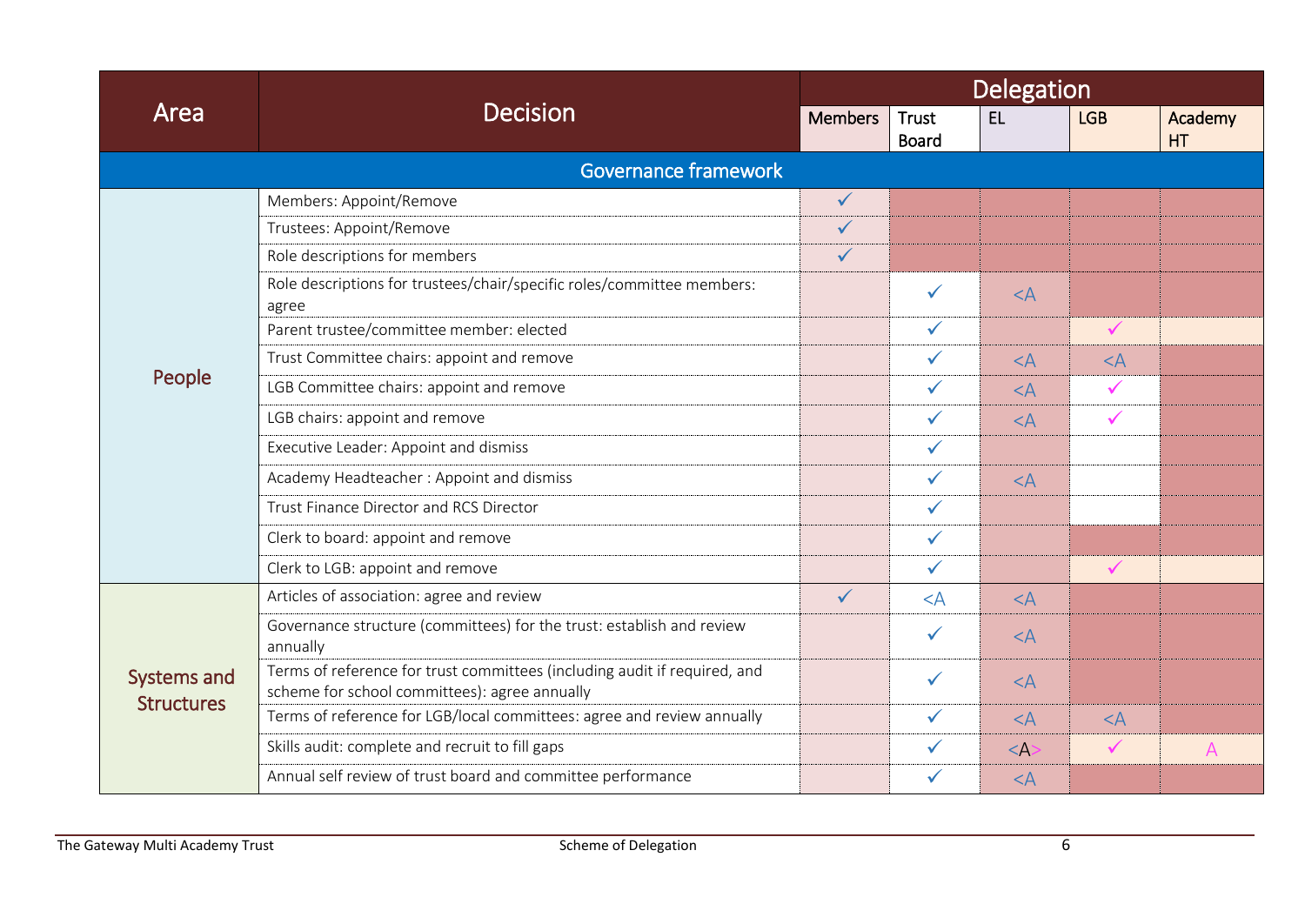| Area              |                                                                                                                                                                                                    |                | Delegation                   |             |              |                      |
|-------------------|----------------------------------------------------------------------------------------------------------------------------------------------------------------------------------------------------|----------------|------------------------------|-------------|--------------|----------------------|
|                   | <b>Decision</b>                                                                                                                                                                                    | <b>Members</b> | <b>Trust</b><br><b>Board</b> | EL          | <b>LGB</b>   | Academy<br><b>HT</b> |
|                   | Annual self review of LGB performance.                                                                                                                                                             |                |                              |             | $\checkmark$ |                      |
|                   | Chair's performance: carry out 360 review periodically                                                                                                                                             |                | $\checkmark$                 |             | $\checkmark$ |                      |
| Systems and       | Trustee / committee member contribution: review annually                                                                                                                                           |                | $\checkmark$                 |             | $\checkmark$ |                      |
| <b>Structures</b> | Succession: plan                                                                                                                                                                                   |                | ✓                            | $\leq$ A    | $\checkmark$ | A                    |
|                   | Annual schedule of business for trust board: agree                                                                                                                                                 |                | $\checkmark$                 | $<$ A       |              |                      |
|                   | Annual schedule of business for LGB: agree                                                                                                                                                         |                |                              | A>          | $\checkmark$ | $\overline{A}$       |
| <b>Reporting</b>  |                                                                                                                                                                                                    |                |                              |             |              |                      |
|                   | Trust governance details on trust and academies' websites: ensure                                                                                                                                  |                | $\checkmark$                 | $\langle A$ |              |                      |
|                   | Academy governance details on academy website: ensure                                                                                                                                              |                | $\checkmark$                 | $<$ A       |              |                      |
|                   | Register of all interests, business, pecuniary, loyalty for<br>members/trustees/committee members: establish and publish                                                                           |                | ✓                            | $<$ A       |              |                      |
| <b>Reporting</b>  | Annual report on performance of the trust: submit to members and publish                                                                                                                           |                | $\checkmark$                 | $<$ A       |              |                      |
|                   | Annual report and accounts including accounting policies, signed statement<br>on regularity, propriety and compliance, incorporating governance<br>statement demonstrating value for money: submit |                | $\checkmark$                 | $<$ A       |              |                      |
|                   | Annual report work of LGB: submit to trust and publish                                                                                                                                             |                |                              |             | $\checkmark$ | A                    |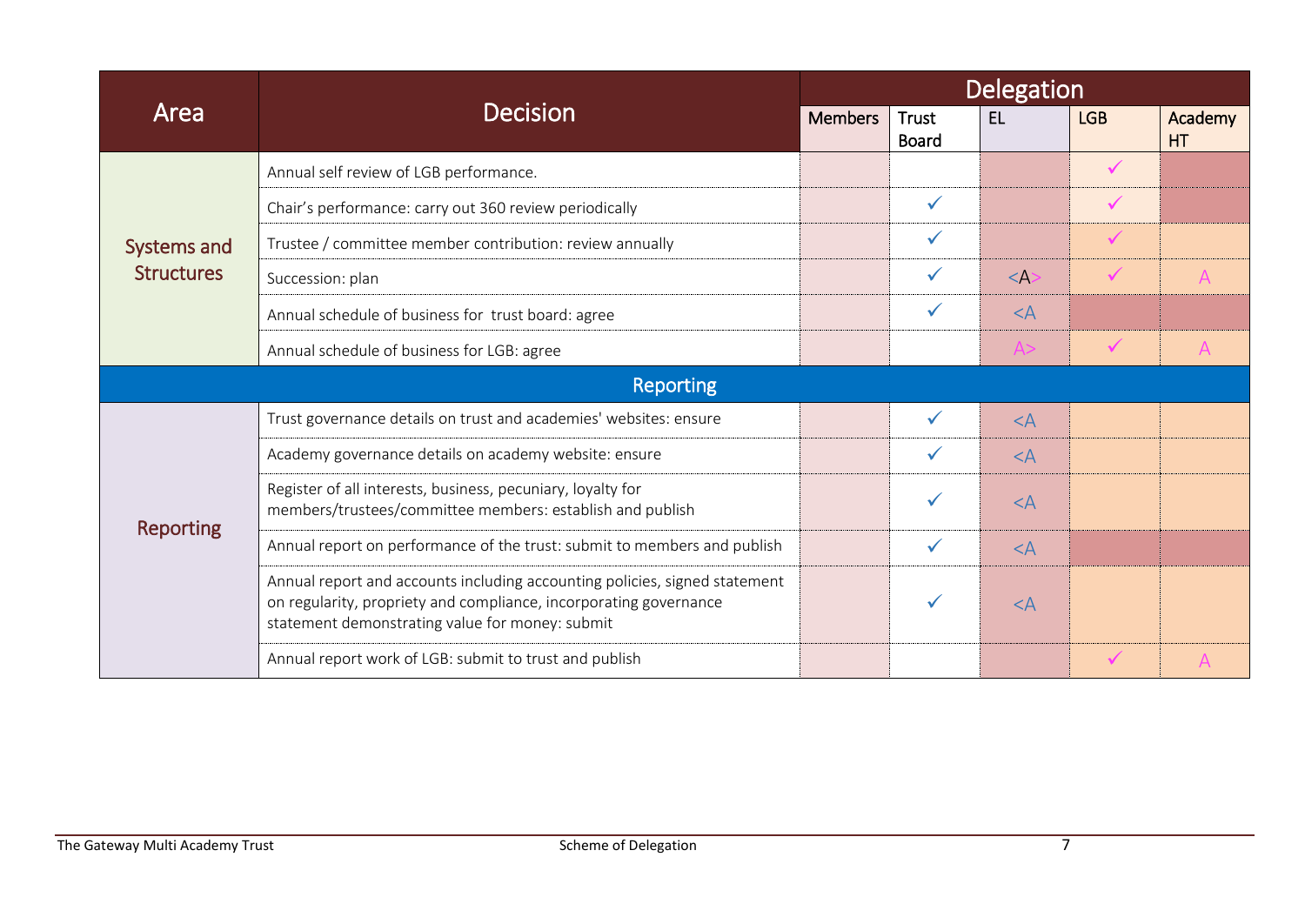| Area                             |                                                                                                                                                                                                                                                                                                                                                                            |                | Delegation                   |              |                |               |
|----------------------------------|----------------------------------------------------------------------------------------------------------------------------------------------------------------------------------------------------------------------------------------------------------------------------------------------------------------------------------------------------------------------------|----------------|------------------------------|--------------|----------------|---------------|
|                                  | <b>Decision</b>                                                                                                                                                                                                                                                                                                                                                            | <b>Members</b> | <b>Trust</b><br><b>Board</b> | EL           | <b>LGB</b>     | Academy<br>HT |
|                                  | <b>Being Strategic</b>                                                                                                                                                                                                                                                                                                                                                     |                |                              |              |                |               |
|                                  | Determine trust wide policies which reflect the trust's ethos and<br>values (facilitating discussions with unions where appropriate)<br>including: admissions; charging and remissions; complaints;<br>expenses; health and safety, premises management; data protection<br>and FOI; staffing policies including capability, discipline, conduct and<br>grievance: approve |                |                              | $\leq$ A     |                |               |
|                                  | Determine school level policies which reflect the school's ethos and<br>values to include e.g. admissions; SEND; safeguarding and child<br>protection; curriculum; behaviour: approve                                                                                                                                                                                      |                |                              | A>           | $\overline{A}$ |               |
| <b>Being</b><br><b>Strategic</b> | Central spend / top slice: agree                                                                                                                                                                                                                                                                                                                                           |                | $\checkmark$                 | $<$ A        |                |               |
|                                  | Management of risk: establish register, review and monitor                                                                                                                                                                                                                                                                                                                 |                | $\checkmark$                 | $\leq$ A:    | $\checkmark$   | $\mathsf{A}$  |
|                                  | Engagement with stakeholders                                                                                                                                                                                                                                                                                                                                               | $\checkmark$   | $\checkmark$                 | $\checkmark$ | $\checkmark$   |               |
|                                  | Trust's vision and strategy, agreeing key priorities and key performance<br>indicators (KPIs) against which progress towards achieving the vision can be<br>measured: determine                                                                                                                                                                                            |                | $\checkmark$                 | $<$ A        |                |               |
|                                  | Schools vision and strategy, agreeing key priorities and key performance<br>indicators (KPIs) against which progress towards achieving the vision can be<br>measured: determine                                                                                                                                                                                            |                |                              | A>           | $\mathsf{A}$   |               |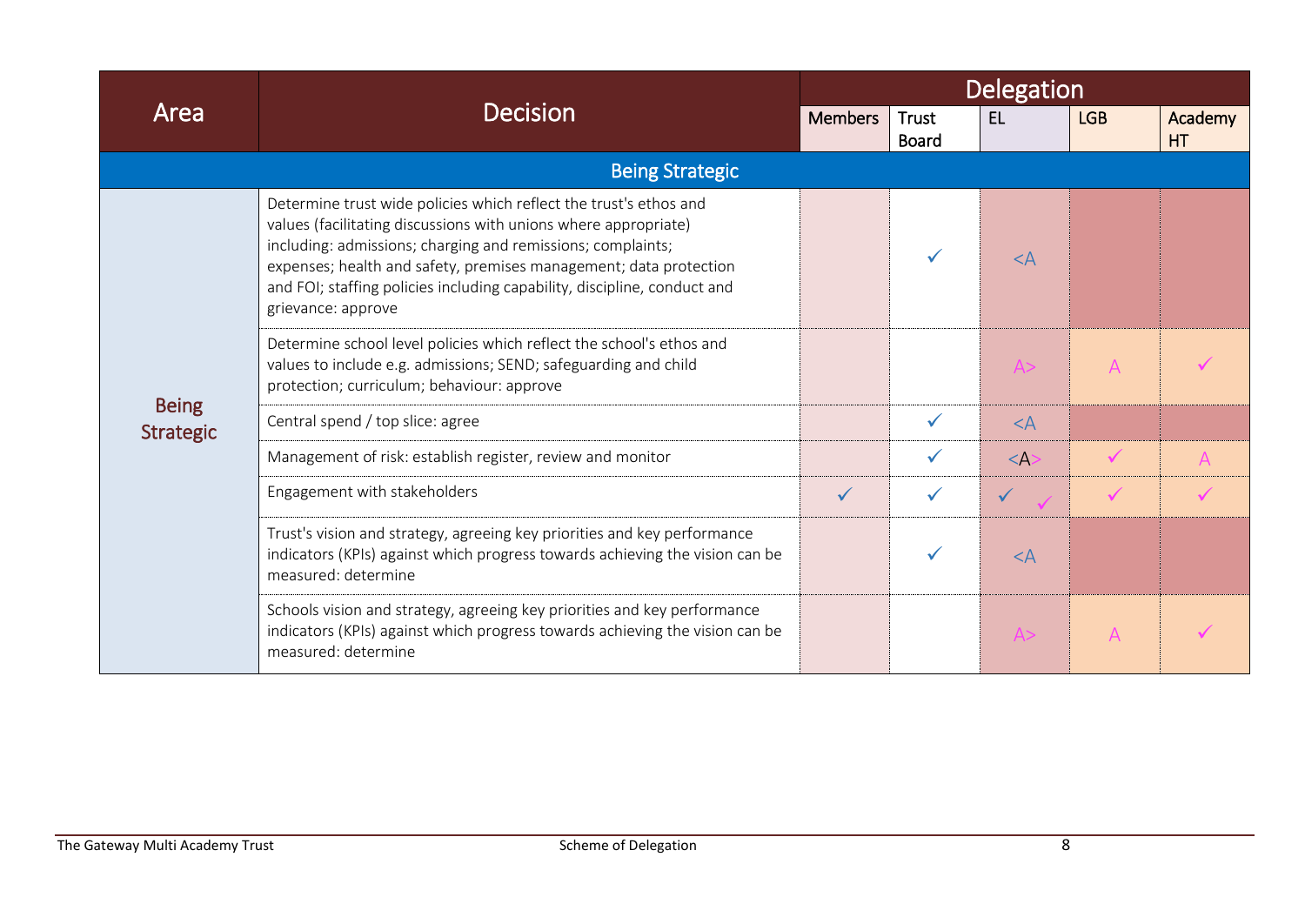| Area                             | <b>Decision</b>                                                                                            | Delegation     |                              |              |                |                      |
|----------------------------------|------------------------------------------------------------------------------------------------------------|----------------|------------------------------|--------------|----------------|----------------------|
|                                  |                                                                                                            | <b>Members</b> | <b>Trust</b><br><b>Board</b> | EL           | <b>LGB</b>     | Academy<br><b>HT</b> |
| <b>Being</b><br><b>Strategic</b> | Budget plan to support delivery of trust key priorities: agree                                             |                | ✓                            | $<$ $A$      |                |                      |
|                                  | Budget plan to support delivery of school key priorities: agree                                            |                |                              | A>           | $\overline{A}$ |                      |
|                                  | Trust's staffing structure: agree                                                                          |                | ✓                            | $<$ A        |                |                      |
|                                  | School staffing structure: agree                                                                           |                |                              | A>           | $\mathsf{A}$   |                      |
| Holding to account               |                                                                                                            |                |                              |              |                |                      |
| <b>Holding to</b><br>account     | Auditing and reporting arrangements for matters of compliance (eg<br>safeguarding, H&S, employment): agree |                | ✓                            | $<$ A:       | $\checkmark$   | $\Delta$             |
|                                  | Reporting arrangements for progress on key priorities: agree                                               |                | ✓                            | $<$ A:       | $\checkmark$   | A                    |
|                                  | Performance management of the Executive Leader: undertake                                                  |                | ✓                            |              |                |                      |
|                                  | Performance management of academy Headteacher : undertake                                                  |                |                              | $\checkmark$ | A              |                      |
|                                  | Trustee monitoring: agree arrangements                                                                     |                | $\checkmark$                 | $<$ $A$      |                |                      |
|                                  | LGB member monitoring: agree arrangements                                                                  |                | ✓                            |              | $\checkmark$   | $\overline{A}$       |